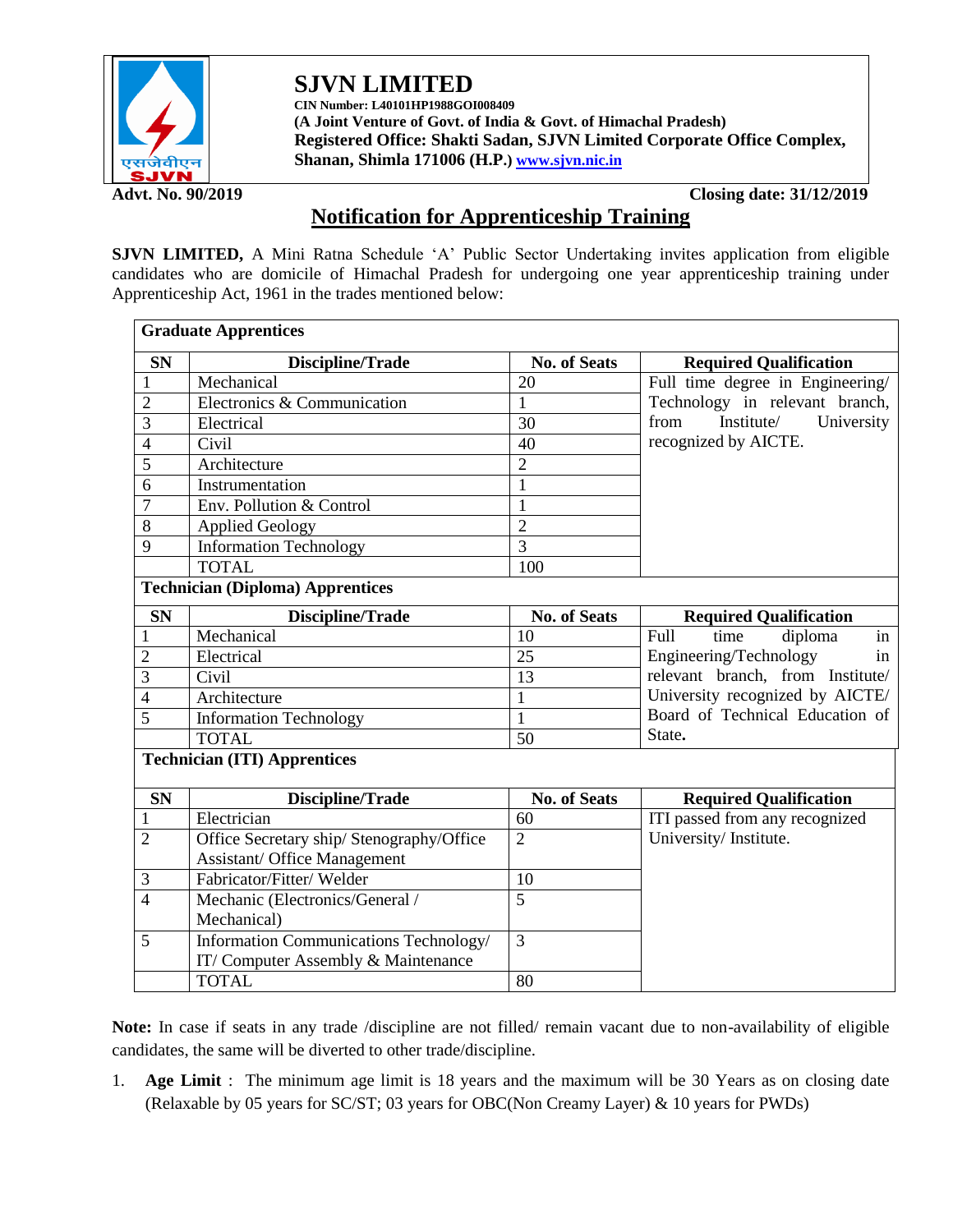## 2. **Stipend:**

|  | <i>i.</i> Graduate Apprentices: | Rs 10,000/- Per Month |
|--|---------------------------------|-----------------------|
|--|---------------------------------|-----------------------|

- ii. Diploma Holders: Rs 8,000/- Per Month
- iii. ITI Apprentices: Rs 7,000/- Per Month.
- 3. **Training duration:** One Year
- 4. **Reservation:** Reservation of seats for SC/ST/OBC and PWDs will be as per the provisions of the Apprenticeship Act, 1961 and its amendments thereafter.
- 5. **Preference to PAF/PAA**: 25% of total seats are earmarked for candidates from Project Affected Families (PAF) and Project Affected Areas (PAA) of SJVN with first preference to members of Project Affected Families. However, the candidates will have to produce a certificate in this regard issued from the competent authority/Revenue Department/ Panchayat and duly verified by concerned SJVN offices.
- 6. **Only Candidates who are domicile of Himachal Pradesh are eligible to apply.**
- 7. Candidates should be eligible with respect to age criteria and educational qualification as on closing date of advertisement. Result awaited candidates need not apply. **Candidates who have undergone apprentice training in SJVN need not apply.**
- 8. **Employment in SJVN**: No extension of training and employment will be given after the completion of one year training by SJVN.
- 9. Candidates will have to make their own stay arrangements.
- 10. The candidates who after the completion of their education have undergone training or job experience of one year or more shall **not** be considered eligible for apprenticeship training. Even if the gap between the declaration of result and the commencement of training is more than three years, the candidate will be declared not eligible.
- 11. **Selection Criteria:** There will be no interviews. The eligible candidates will be shortlisted on the basis of merit list formed on the basis of marks secured in Matriculation examination  $(10<sup>th</sup>)$  and ITI Course/ Diploma and Bachelor of Engineering/Technology as per following details:

| <b>Apprentices</b>                                                      | Weight age       |                                                                            |                                       |     |
|-------------------------------------------------------------------------|------------------|----------------------------------------------------------------------------|---------------------------------------|-----|
| Graduate Apprentice                                                     | 20% to $10^{th}$ | 20% to $12^{\text{th}}$ /Diploma (whichever is<br>higher, in case of both) | 60%<br>to aggregate in<br>Engineering | 100 |
| 30% to $10^{th}$<br>70% to Diploma in Engineering<br>Diploma Technician |                  | 100                                                                        |                                       |     |
| 30% to $10^{th}$<br><b>ITI</b> Technician                               |                  | $70\%$ to ITI                                                              |                                       | 100 |

The shortlisted candidates will be informed through post along with uploading of list on SJVN website.

12. The candidates shortlisted on the basis of the information provided in the Application Form shall have to produce all original testimonials/certificates at the time of verification. In case any information/claim made by the applicant in his/her application is found to be false, the candidature of such applicant shall be cancelled and he/she shall be liable for prosecution.

Also the candidate will have to produce a certificate of medical fitness before joining.

13. The selection and deployment of Apprentice Trainees will be subject to detailed provisions of Apprenticeship Act. The contracts with candidates thus selected will be registered under Board of Apprenticeship Training (BOAT)/ National Apprenticeship Promotion Scheme (NAPS) Portal. Therefore candidates who have already been registered and got training under these schemes will not be entertained and need not apply.

# **HOW TO APPLY:**

Eligible and interested candidates would be required to apply online through the Career section on SJVN's website: www.sjyn.nic.in. No other means/ mode of application shall be accepted. Before registering their applications on the website the candidates should possess the following:

a) Valid e-mail ID and mobile number, which should remain valid for atleast one year.